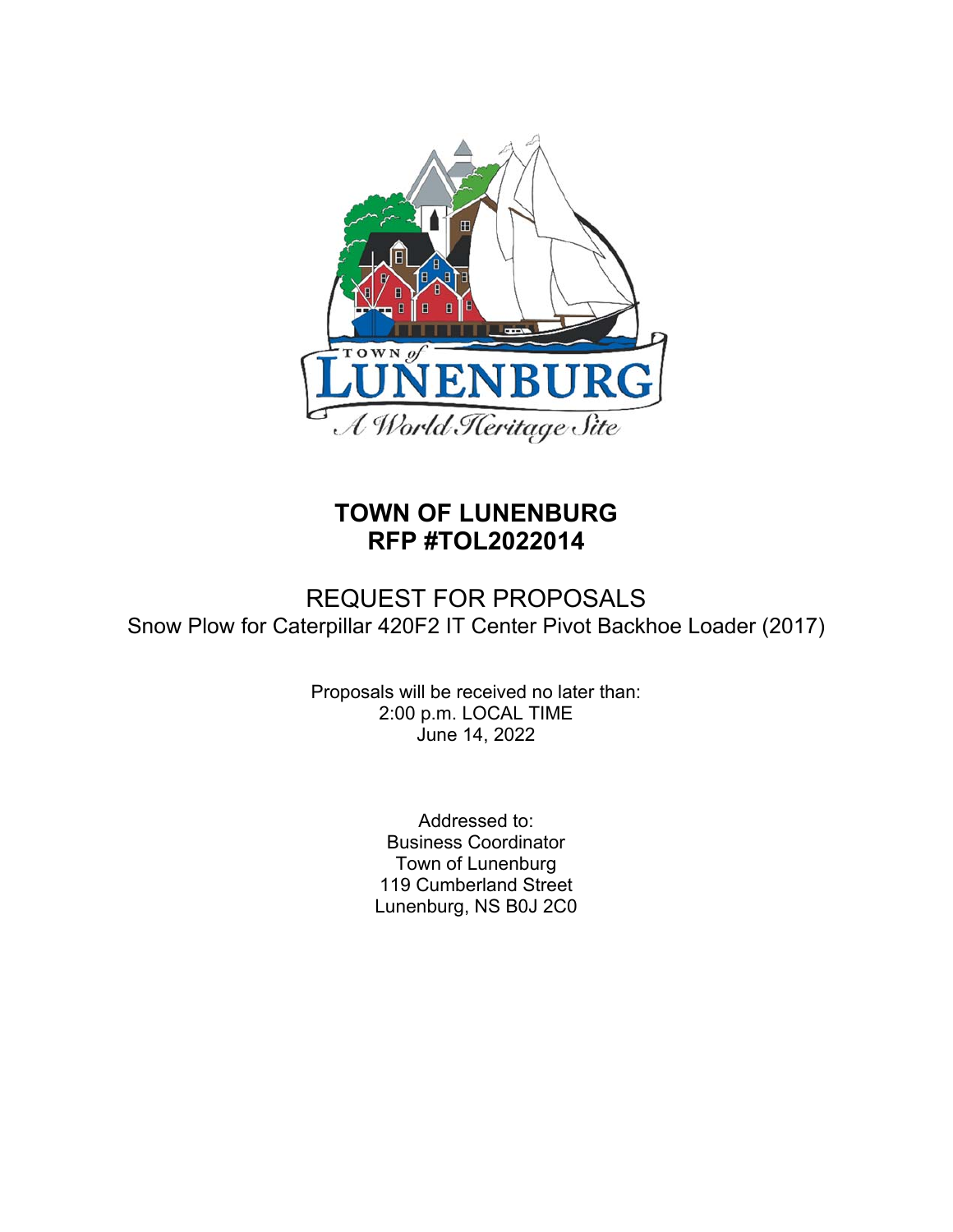## **TABLE OF CONTENTS**

| 1.9 Acceptance and/or Rejection of Proposals and Reservation of Rights 5 |  |
|--------------------------------------------------------------------------|--|
|                                                                          |  |
|                                                                          |  |
| 1.12 Freedom of Information and Protection of Privacy Act 6              |  |
|                                                                          |  |
|                                                                          |  |
|                                                                          |  |
|                                                                          |  |
|                                                                          |  |
|                                                                          |  |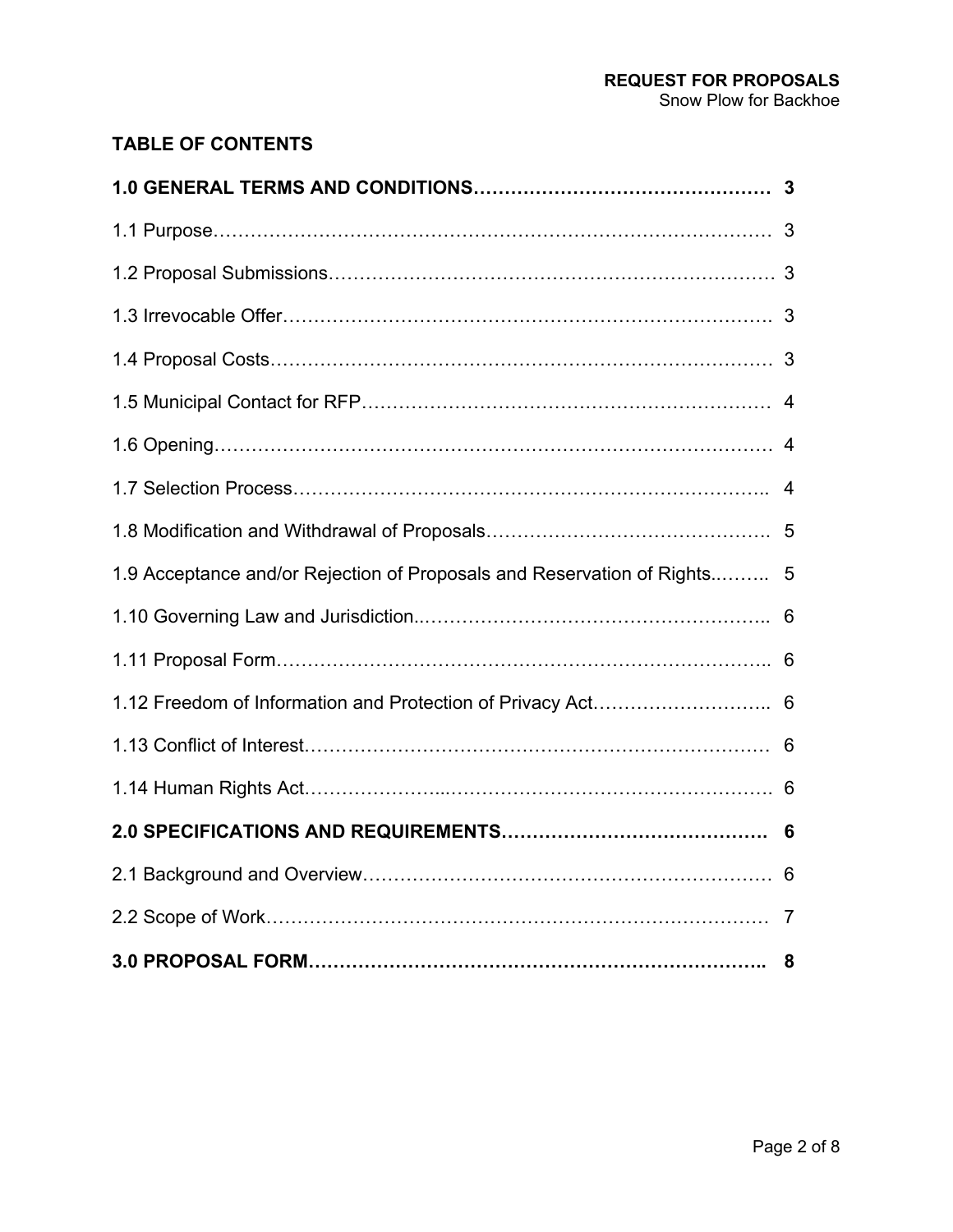#### **1.0 GENERAL TERMS AND CONDITIONS**

Section 1 of this proposal document sets out a summary of requirements and outlines the general terms and conditions. The Town of Lunenburg shall be referred to as the "Town" throughout this document.

#### **1.1 Purpose**

The Town is seeking proposals with regard to the supply and delivery of a snow plow for a Caterpillar 420F2 IT Center Pivot Backhoe Loader as further specified within this Request for Proposal (RFP).

This RFP sets out the instructions for submitting proposals and procedures and criteria by which the successful Proponent may be evaluated, subject to the Town's overriding discretion to determine what is in its best overall interests.

#### **1.2 Proposal Submissions**

Any change notices, appendices and addenda issued for this RFP shall be considered part of this proposal document. The proposal is to be submitted, clearly marked with **"Snow Plow for Backhoe RFP"** and proposal document number **TOL2022014**, to Business Coordinator at 119 Cumberland Street, Lunenburg, NS, B0J 2C0 before the closing time on the closing date (Closing Time). Proponents must submit two (2) color and bound hard copies of their proposal and/or one (1) PDF copy via email to purchasing@townoflunenburg.ca or on a USB drive. Erasure, overwriting or strike-outs must be initialed by the person signing on behalf of the Proponent. Proposals will not be accepted after the Closing Time. The Town shall have the right in its absolute and unfettered discretion to determine whether a proposal has been received prior to the Closing Time. Proposal prices must remain open and available for acceptance by the Town for 90 days after the Closing Time. All proposals shall become the property of the Town of Lunenburg. It is the responsibility of each Proponent to submit all required documents as outlined in this RFP. Failure to quote on all options set out may disqualify your proposal.

#### **1.3 Irrevocable Offer**

The Proponent hereby acknowledges that offers contained within your response to this RFP shall remain open for acceptance by the Town of Lunenburg for a period of not less than ninety (90) days from the Closing Time specified in Section 1.6. Proponents may not make modifications to their Proposals after the Closing Time.

#### **1.4 Proposal Costs**

The Proponent shall be solely and fully responsible for all costs associated with the development, preparation, transmittal, submission of proposal, and any work performed prior to official appointment by the Town of Lunenburg.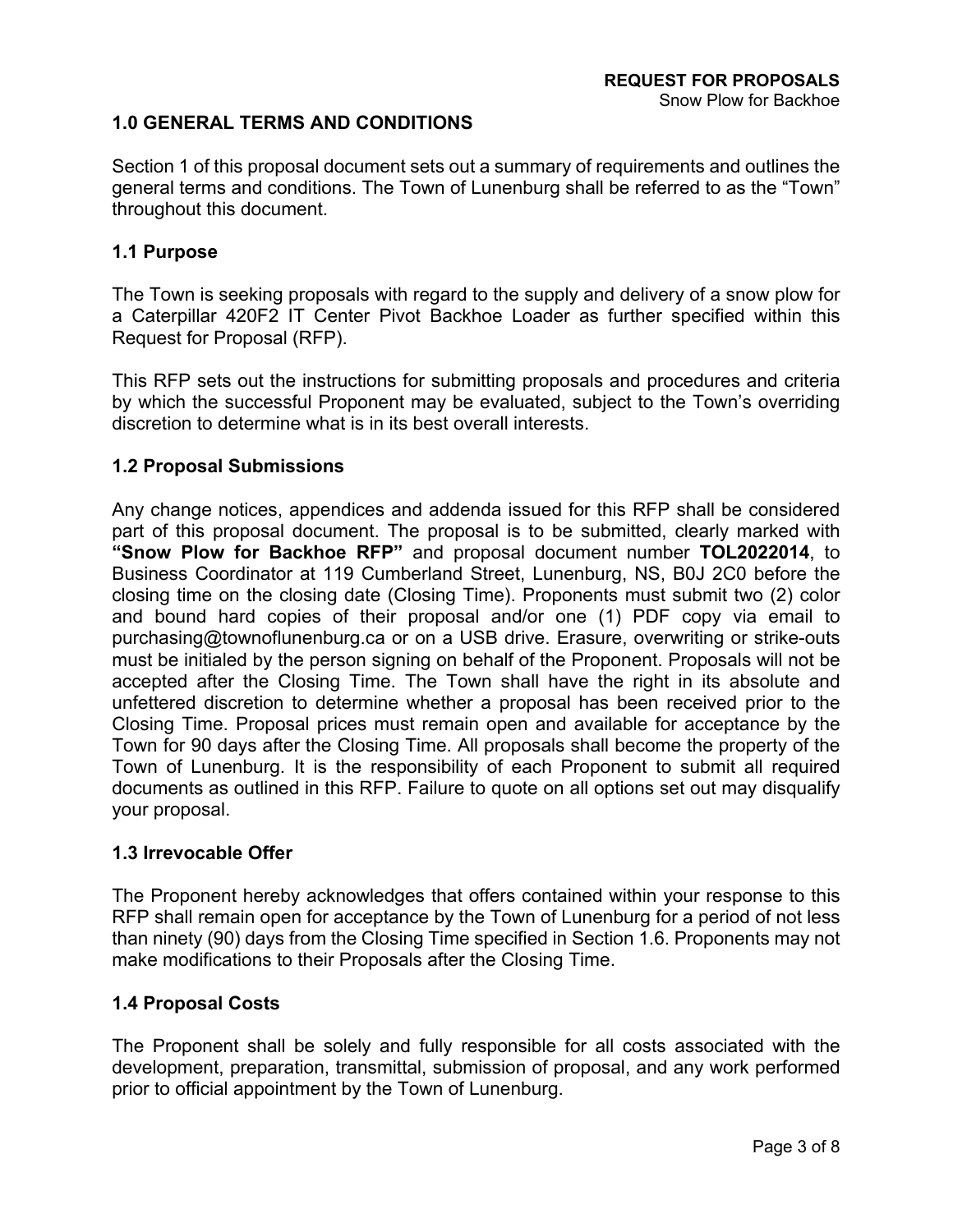#### **1.5 Municipal Contact for RFP**

It shall be the Proponent's responsibility to clarify any points in question with the Town of Lunenburg prior to submitting the proposal. Deadline for all inquiries is June 9, 2022. Inquiries regarding the specifications of the RFP and the RFP process should be directed to:

| Name:          | Katie MacMillan               |
|----------------|-------------------------------|
| Title:         | <b>Business Coordinator</b>   |
| Email Address: | purchasing@townoflunenburg.ca |

If a Proponent discovers any inconsistency, discrepancy, ambiguity, error, or omission in this Request for Proposal, they must notify the Town of Lunenburg immediately in writing.

Any revision to this Request for Proposal will be issued as an addendum to all known potential Proponents.

Please check the Town website townoflunenburg.ca/purchasing.html to determine if any addendums have been issued prior to the submission deadline.

#### **1.6 Opening**

Proposals will only be received by:

Title: Business Coordinator Email Address: purchasing@townoflunenburg.ca

**Two (2) physical hard copies and/or one (1) PDF copy** of your proposal must be received by email prior to **2:00 p.m.** local time, **June 14, 2022**. Proposals will be signed by an official authorized to bind the Proponents will provide the name(s), title(s), address, and telephone number of the individual(s) to be contacted during the evaluation process. Proposals received later than the specified Closing Time may be returned unopened to the Proponent.

There will not be a public opening for this RFP. As this is a proposal document for which a number of criteria will be evaluated, only the names of the Proponents who have submitted a proposal will be identified after the opening, upon request.

#### **1.7 Selection Process**

**Selection – Subject to Section 1.9 of this RFP,** the Town will not necessarily accept the lowest price or any proposal. Any implication that the lowest price or any proposal will be accepted is hereby expressly negated. The successful Proponent(s) will be selected based upon evaluation criteria developed by the Town which in its sole discretion will determine the manner in which each response to this RFP meets the evaluation criteria. The proposal may be awarded to one Proponent only or more as the Town determines.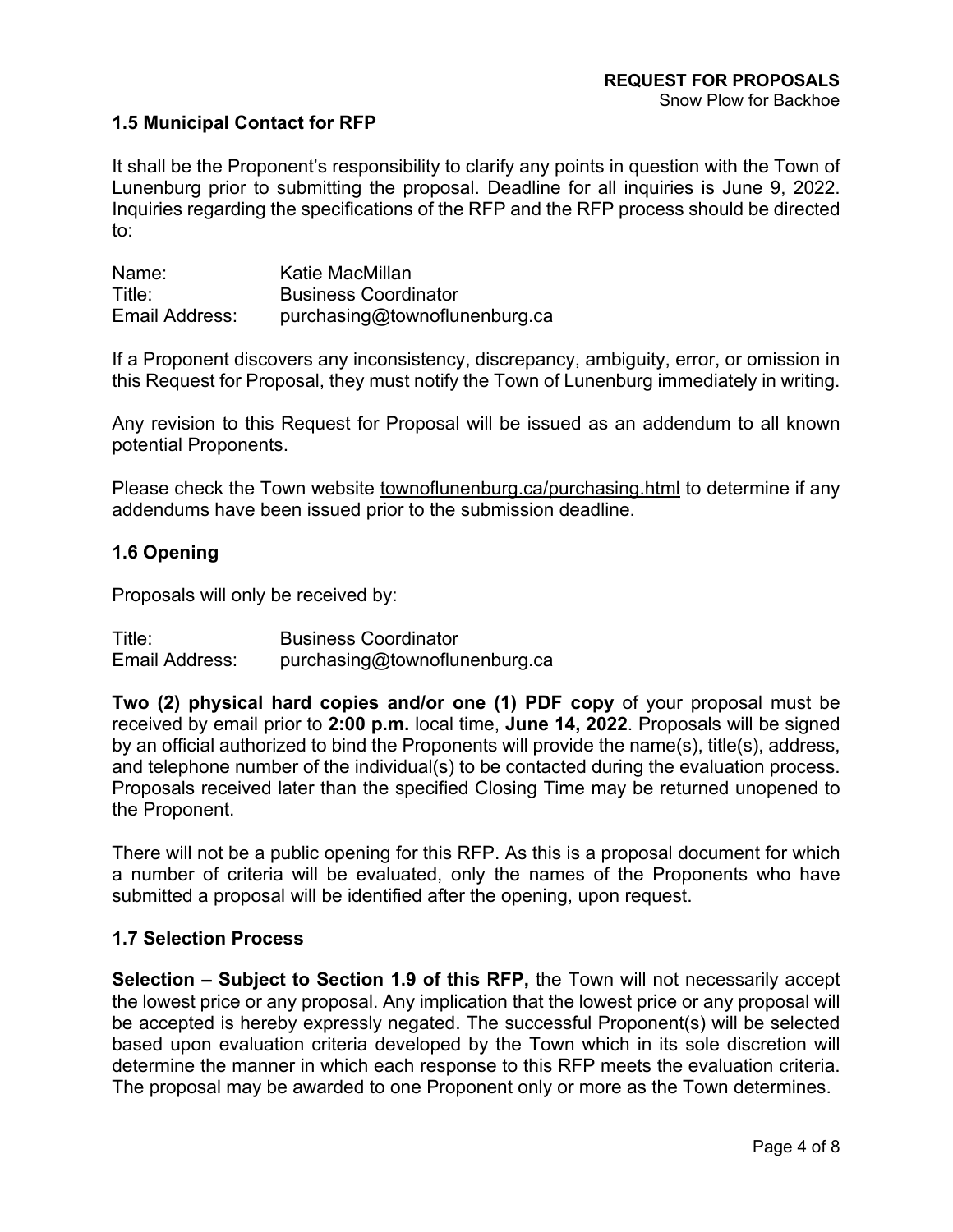**Evaluation Criteria – Subject to Section 1.9 of this RFP,** each response to this RFP will be evaluated by the Town to determine the degree to which it responds to the requirements as set out herein. Because this is an RFP other factors in addition to price will be considered when submissions are evaluated.

Please indicate any requirements not met in your proposal with a brief description and reasons therefor. The Town will read, review, and evaluate each proposal.

#### **1.8 Modification and Withdrawal of Proposals**

Proposal prices must remain open and available for acceptance by the Town for 90 days after the Closing Time. Proponents may not make modifications to their proposals after this. Proponents will not have the right to change conditions, terms or prices of the proposal once the proposal has been submitted in writing to the Town. All proposals shall become the Town's property. It is the responsibility of each Proponent to submit all required documents as outlined in this RFP.

#### **1.9 Acceptance and/or Rejection of Proposals and Reservation of Rights**

The Town is not under any obligation to award a contract, and reserves the right to terminate this RFP at any time for any reason, and to withdraw from discussions with all or any of the Proponents who have responded. The receipt and opening of a proposal does not constitute acceptance of any proposal.

The Town reserves the right to reject all or any proposals, and to not necessarily accept the lowest proposal. The Town may accept any proposal that may be considered in the best interests of the Town in its sole and absolute discretion. The Town also reserves the right in its sole and absolute discretion to waive any formality, informality, or technicality in any proposal. This includes the right to accept a proposal that is not strictly compliant with the instructions in the RFP document.

The Town reserves the right to negotiate, after the RFP Closing Time, with any Proponent to finalize service arrangements in the best interests of the Town.

The Town shall not be bound by trade or custom in dealing with and/or evaluating the responses to the RFP. The Town reserves the right to interpret any and all aspects of this RFP as may be most favorable to the Town.

Proponents will be deemed to have familiarized themselves with existing conditions and any other conditions which may affect performance of the contract. No plea of ignorance of such conditions as a result of failure to make all necessary examinations will be accepted as a basis for any claims for extra compensation.

Proponents waive any claim against the Town for compensation of any kind whatsoever as a result of its participation in or providing a response to this RFP process, including without limitation any claim for costs of proposal preparation or participation in negotiations, or for loss of anticipated profits, whether based in contract including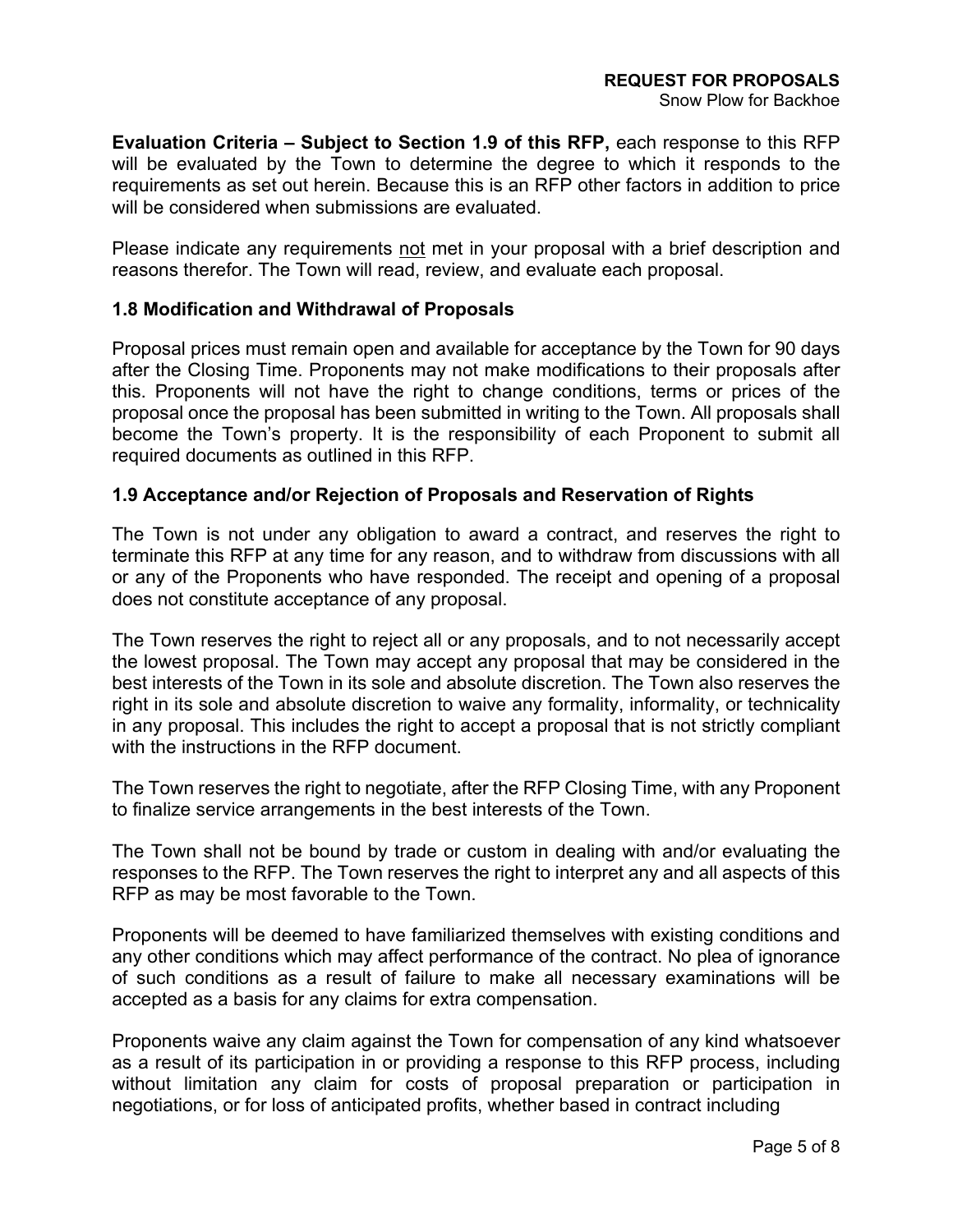fundamental breach, tort, equity, breach of any duty, including, but not limited to breach of the duty of fairness, breach of any obligation not to accept non-compliant proposals or any other cause of action whatsoever.

In submitting a proposal, the Proponent has accepted the reservation of rights as set out herein and agrees to be bound by same.

#### **1.10 Governing Law and Jurisdiction**

Any contract resulting from this RFP shall be governed by and interpreted in accordance with the laws of the Province of Nova Scotia. Any disputes shall be determined in the courts of Nova Scotia.

#### **1.11 Proposal Form**

The attached Proposal Form (3.0) must be completed and submitted with all proposals for consideration. Failure to complete and submit the proposal form could lead to the rejection of the proposal.

#### **1.12 Freedom of Information and Protection of Privacy Act**

The Town of Lunenburg is subject to the Municipal Government Act provisions relating to the freedom of information and protection of privacy provisions Freedom of Information and Protection of Privacy Act (FOIPOP) and associated Provincial legislation. Any proposal submitted to the Town may be required to be disclosed publicly if any request is to be made under FOIPOP. All proposals received in response to this RFP will be considered public.

#### **1.13 Conflict of Interest**

The Proponent warrants that no conflict of interest exists with any Town staff, Council or Committee member regarding their RFP submission or with the Town's evaluation process. Should a conflict of interest exist or arise, the Town at its sole discretion may disqualify the proposal submission and/or contract as applicable.

#### **1.14 Human Rights Act**

The successful Proponent shall ensure full observance of the NS Human Rights Act in all dealings related to this project.

#### **2.0 SPECIFICATIONS AND REQUIREMENTS**

#### **2.1 Background and Overview**

The Town is looking for a new snow plow for their 2017 Caterpillar 420F2 IT Center Pivot Backhoe Loader.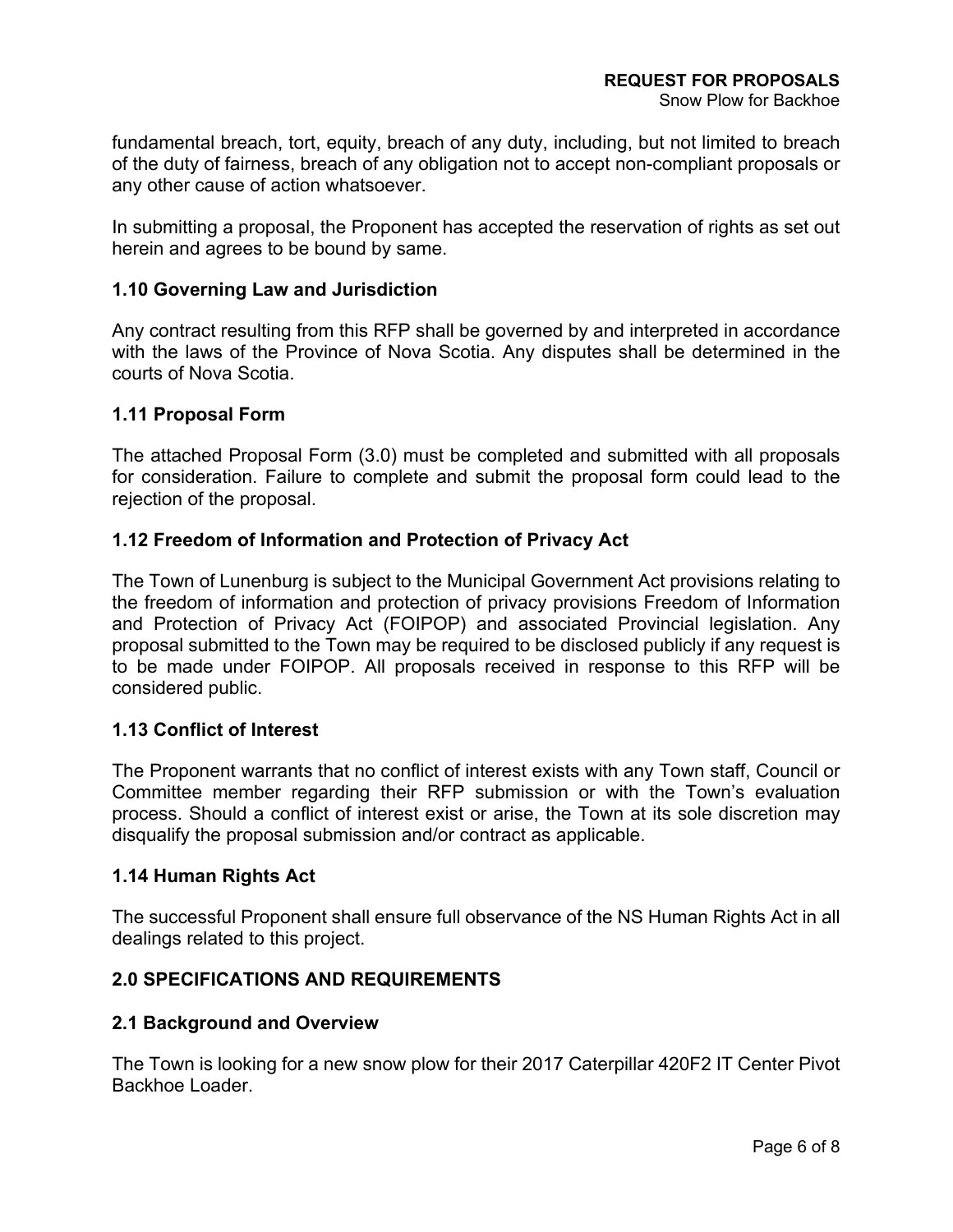#### **2.2 Scope of Work**

The successful proponent will supply, deliver and install one (1) snow plow to the Town's Public Works Department, 177 Cumberland Street, Lunenburg, NS, B0J 2C0.

Required Plow Specifications:

- Quick-attach frame kit.
- Adjustable wings/skids with the following dimensions (or similar):
	- o 108 inches clearing width when closed (bucket)
	- o 180 inches clearing width when open (straight blade)